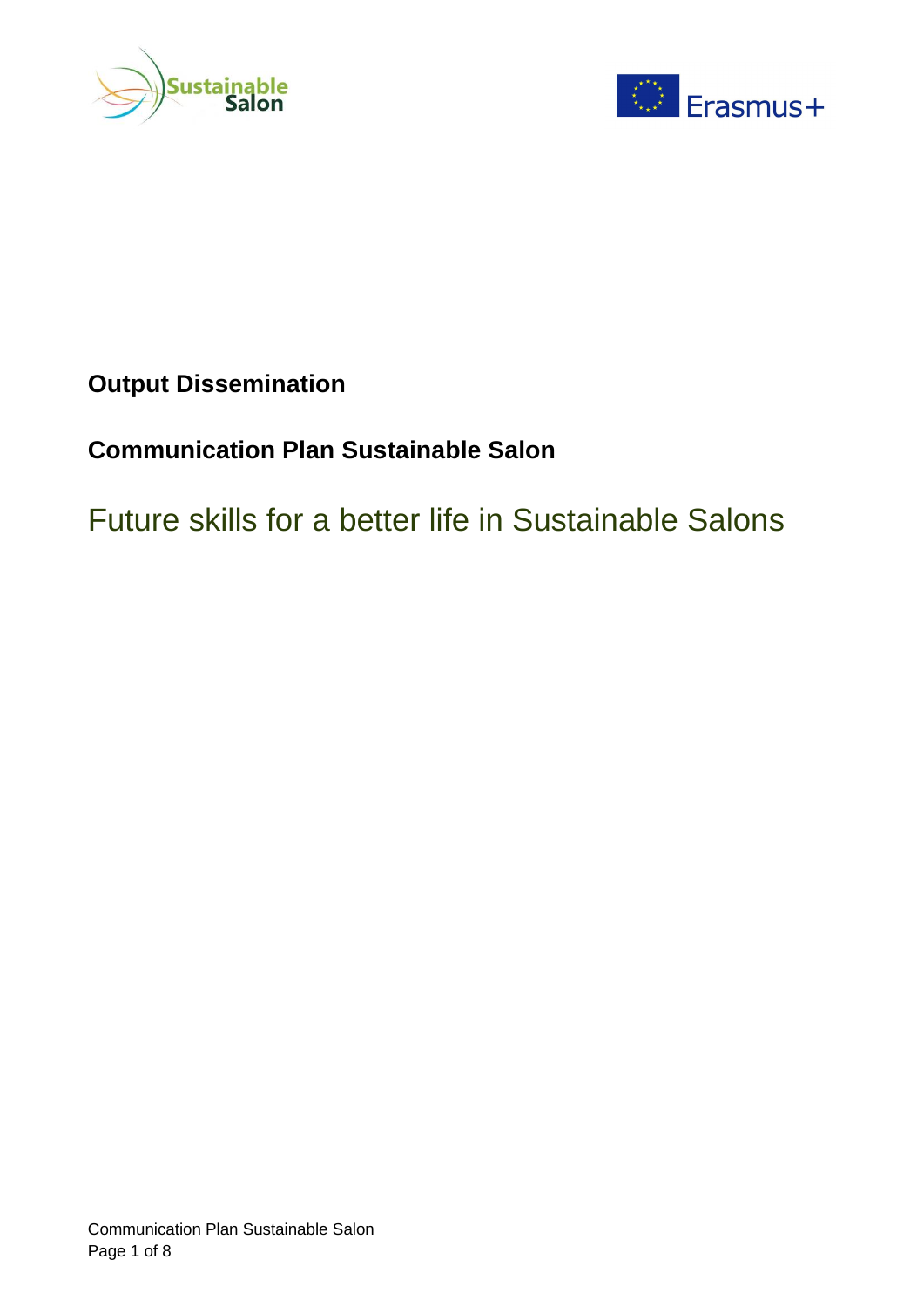



# **A. Background**

#### **MAIN OBJECTIVE OF THE SUSTAINABLE SALON PROJECT**

Central in this project is the fact that the project tries to transfer the ideas and knowledge on sustainability, especially environment, through information, education and training to students, schools, employers, employees and other stakeholders in the Hair and Beauty (H&B) sector. This project aims at providing insight into sustainability. Focus: environment, materials/resources, energy & water, equipment and management (entrepreneur skills).

#### **Context**

The hairdressing sector in Europe employs more than one million people across 400.000 hairdressing salons, receiving 350 million potential customers. Hairdressing services, together with beauty treatment - the H&B sector as it's called, form the personal services sector. Over the last years the sector has gone through a great deal of changes. The H&B often has more affinity with knowledge about their profession than with other aspects of the business. Attention to labour, environment, marketing, service and services are crucial for successful entrepreneurship. A lot of these aspects can be shared under the label: Sustainability & entrepreneur skills.

#### **Goals, results and impact**

The aim of this project is to develop innovative ways of learning about sustainability and to promote sustainability in schools and companies in the sector.

#### **Major outputs**

The project will produce the following major outputs:

- workshops on sustainability and innovation,
- a report on developments and competences in the future,
- teaching materials for schools and extracurricular education about environment in the 'sustainable' salon (3 learning modules),
- a simple management systems of environment in the school or salon,
- a diagnostic scan for businesses and schools,
- an awareness scan for introducing environment in the salon,
- a multiplier event in Malaga and a multiplier event/final conference in Italy and student participation, with the aim of developing a magazine on sustainability in the H&B sector and other awareness tools

#### **Dissemination actions**

The project will carry out several different dissemination actions and communication materials:

- a specific web page (https://www.sustainable-salon.info/) used by participating partnerorganizations, H&B experts, SMEs, H&B-sector stakeholders,
- the corporate identity will be developed incl. logo, PowerPoint, etc.,
- a project leaflet will be published in English,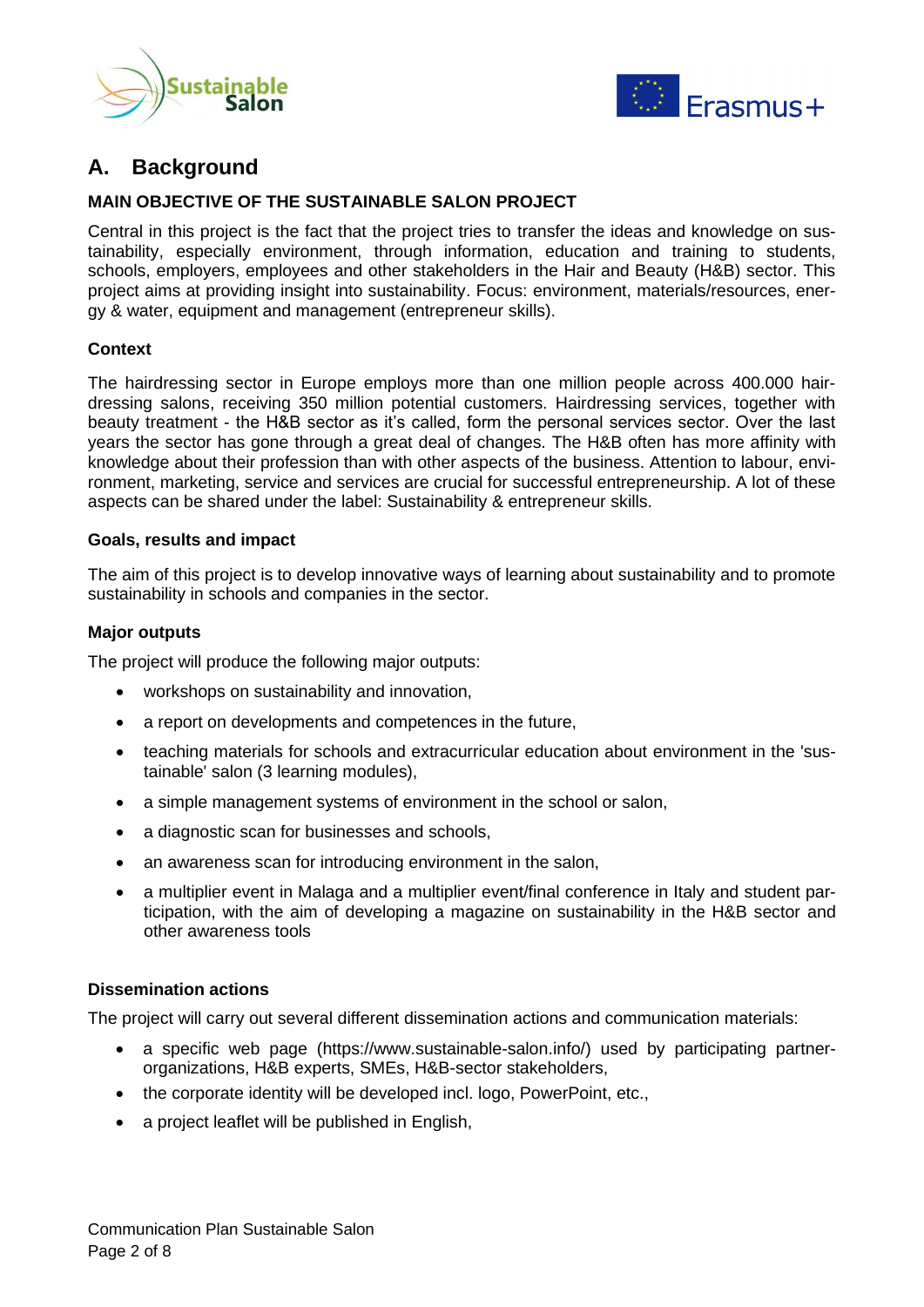



- dissemination activities through conferences: The final event/conference Sustainable Salon in Italy 2023, EGIN conference, other meetings,
- dissemination of the project, goals, content, results through publications in:
	- specialized journals,
	- **·** press releases.
	- partner websites,
- dissemination to other schools in the participating countries through:
	- **·** direct mail.
	- direct contact.
	- fairs.
- involvement of relevant organizations in the project, (inter) national employers' organisations, Hair and beauty sector in the participating countries,
- a dissemination/communication plan with the activities and the tasks divided over the different partners.

## **B. Communication Strategy**

## **MAIN OBJECTIVE OF THE COMMUNICATION STRATEGY**

The **main goal of the communication strategy** is to disseminate the outputs and impact of the Sustainable Salon project on a European and international scale.

#### **KEY MESSAGES**

The different actions and activities of dissemination will be focused on spreading the following key messages:

- Show that Sustainable Salon baseline and tools and learning material contribute to increasing awareness on sustainability and environment in the European Hair and Beauty educational institutes and SMEs in the sector.
- Explain how the achievements of the project are the result of a strong cooperation among the project's partners and stakeholders.
- Explain how project outcomes can boost innovation among Educational institutes and SMEs particularly within the H&B sector.

## **TARGET AUDIENCES**

The different actions and activities of dissemination will focus on the following key target groups:

- educational institutes particularly VET schools,
- students and teachers in VET schools,
- entrepreneurs and staff of SMEs,
- European, national and regional Associations in the H&B,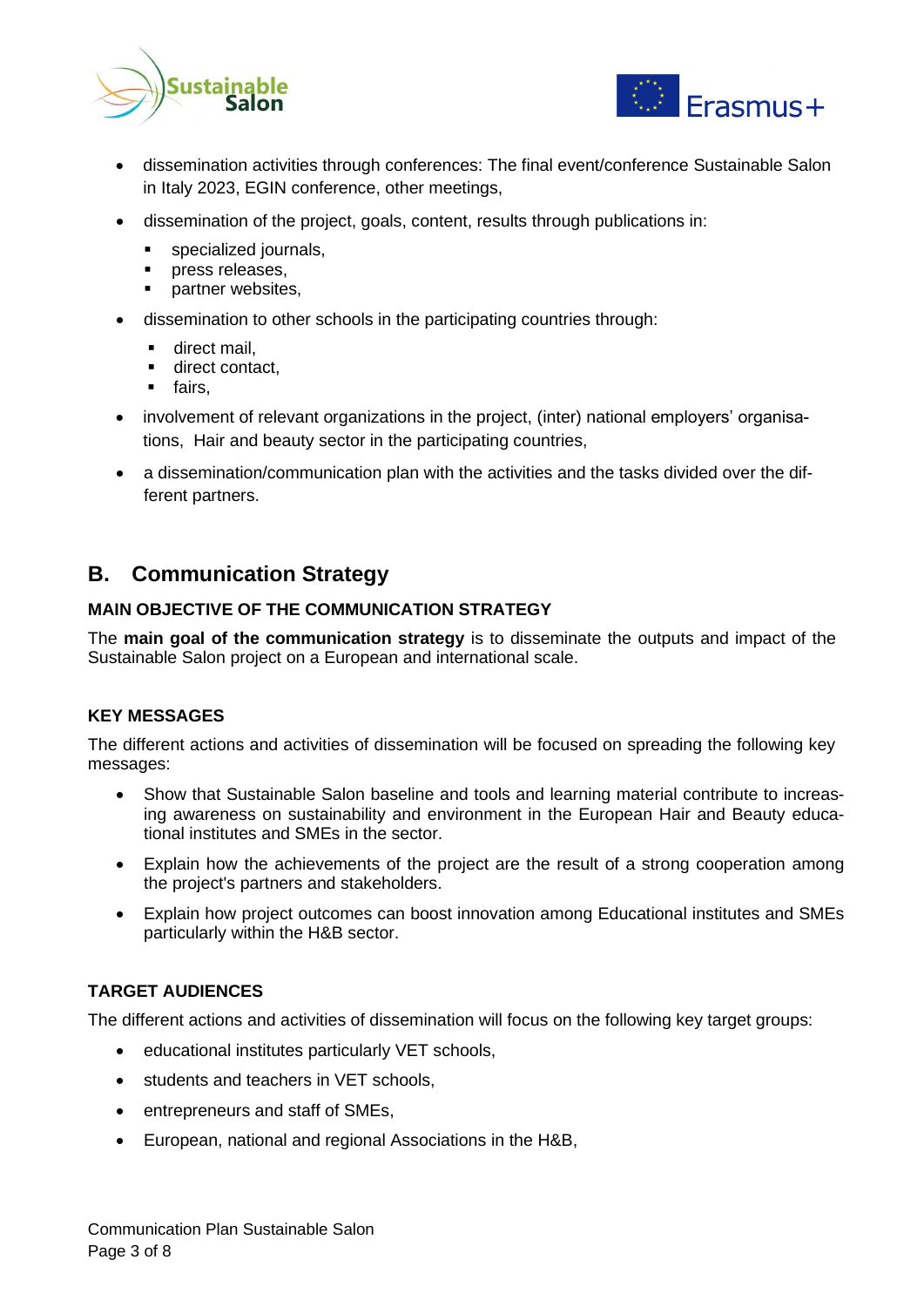



The dissemination campaign will also be targeted to promote and raise interest in the project among national and European audiences and through its contacts with European bodies and networks.

#### **PARTNER'S COMMUNICATION TASKS**

Stivako, as dissemination partner, will be in charge of the general implementation of the communication strategy as well as the organisation of the dissemination activities.

Stivako will also coordinate and evaluate the actions of each of the project partners, in the interest of achieving the objectives defined in the communication strategy and meeting all project deadlines.

Additionally, Stivako will draft the final evaluation and impact of the dissemination. In order to do so, throughout the duration of the project Stivako will store and classify all sorts of material, press articles, photographs, videos, etc. that refer to the Sustainable Salon project and to the activities or actions carried out by its partners

All partners will contribute to the development and distribution of the dissemination materials. Stivako will produce when mentioned basic material. They will contribute by providing contents to:

- Produce (Stivako) and disseminate the web platform and YouTube channel
- Support the media campaigns,
- Produce (Stivako) and disseminate the project leaflet, press releases, roll-up banner and presentation format
- Produce and disseminate information by articles, face to face communication, meetings, workshops, fairs, etc. to the target groups project information, content information, learning material, tools, presentations etc.
- Produce the final report to the EU and disseminate results on the website.

Each partner will also be responsible for the organisation of the different dissemination activities that will be held in their region.

Apart from the production of dissemination material and the organisation of the different workshops, all partners will carry out dissemination activities on a regional and national level, using their own communication channels (own website, newsletters, press releases, leaflets, social media, etc.).

#### **DISSEMINATION TOOLS**

#### **Tool. 1 - Web platform**

The project website (https://www.sustainable-salon.info/) - a key point in communication planning will be the main transnational discussion and information tool of the participants and the main means of dissemination among authorities and beneficiaries. An online platform will be activated where the beneficiaries and participants will be able to share experiences, documents, and suggestions, and to create opportunities for transnational contact.

Social network: youtube channel: to be developed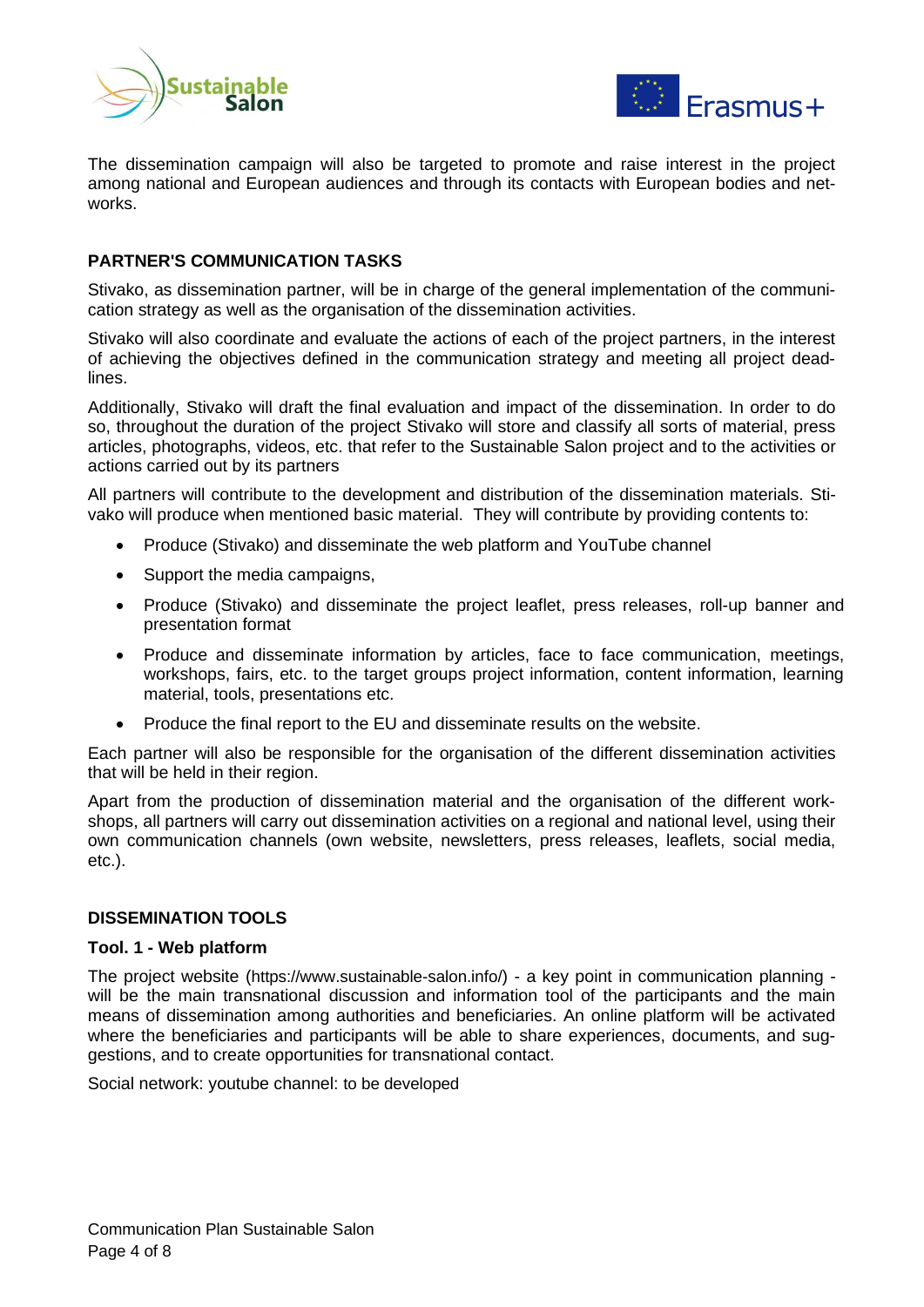



#### **Tool. 2 – The Project's visual identity**

Visual identity plays a fundamental role in the communication planning. This is the overall image of the project in the minds of diverse stakeholders, target groups/ audiences.

The main goal of this task is to create the corporate branding of the project to build its identity according to its objectives and main values.

The implementation of this task includes:

- The creation of the Sustainable Salon project's logo and selection of the colour palette.
- The creation of the visual identity guidelines. These guidelines will be a useful tool that will help partners to apply the project's graphic identity in a uniform way.

#### **Tool. 3 - Dissemination material**

Direct communication is complemented by other means, such as a corporate identity; online, print and audio-visual material (project factsheets, newsletters, roll-ups, etc.); and media relations.

The dissemination activities will be supported by the following dissemination deliverables:

| <b>Deliverable</b>  | Langs.    | <b>Issues</b> | General features / Type of use                                                                                                                                                                                                                                                           |
|---------------------|-----------|---------------|------------------------------------------------------------------------------------------------------------------------------------------------------------------------------------------------------------------------------------------------------------------------------------------|
| Project<br>Leaflet  | EN        | 1             | The dissemination partner will lay-out and print a two-<br>page leaflet (A3/A4), colour, folded and printed both<br>sides), providing information about Sustainale Salon pro-<br>ject, its goals and the members of the Consortium.                                                      |
|                     |           |               | To be distributed along the second half of the life cycle of<br>the project in the different actions and activities which<br>are part of the work plan, and the seminars and activities<br>organized by third organizations in which the members<br>of the partnership will participate. |
|                     |           |               | This document will made available online (on the pro-<br>ject's website) to be disseminated among other stake-<br>holders.                                                                                                                                                               |
|                     |           |               | This document will be available in the English language.                                                                                                                                                                                                                                 |
| Press re-<br>leases | <b>EN</b> | 6             | A total of two articles per year (during the life cycle of the<br>project) related to the issues of the project, will be dis-<br>tributed among the project's partners.                                                                                                                  |
|                     |           |               | Each partner will be in charge of its own regional and<br>local media.                                                                                                                                                                                                                   |
|                     |           |               | Only one and common English version of this document<br>will be available.                                                                                                                                                                                                               |
|                     |           |               | This document will made available online (on the pro-<br>ject's website) to be disseminated among other stake-<br>holders.                                                                                                                                                               |
|                     |           |               | The translation into local languages of this document will                                                                                                                                                                                                                               |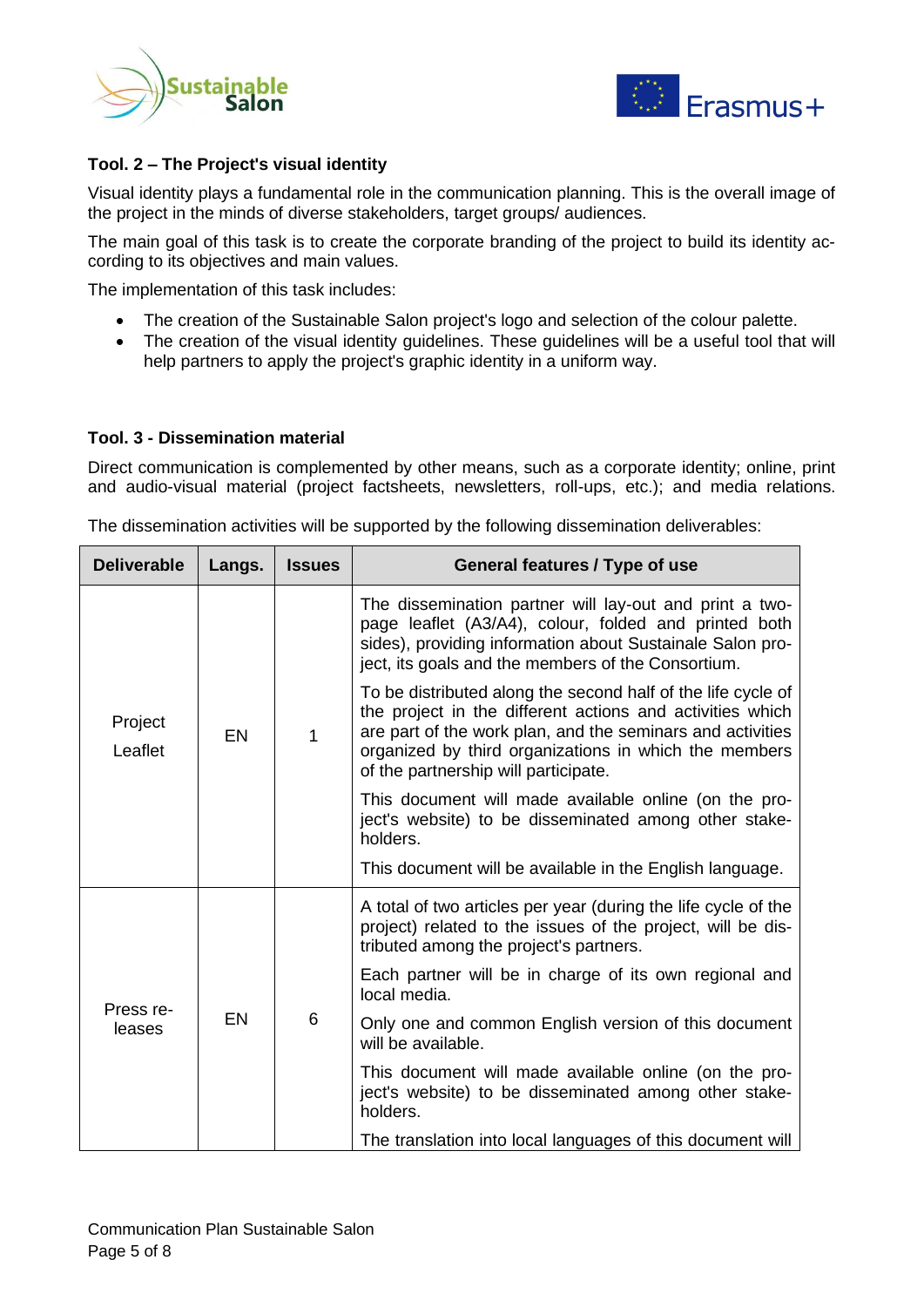



|                               |                      |                         | be the responsibility of the project's partners.                                                                                                                                                                                                                                                                                                                                                                                                                                                                                                          |
|-------------------------------|----------------------|-------------------------|-----------------------------------------------------------------------------------------------------------------------------------------------------------------------------------------------------------------------------------------------------------------------------------------------------------------------------------------------------------------------------------------------------------------------------------------------------------------------------------------------------------------------------------------------------------|
| Roll up<br>banner             | EN                   | 1                       | In order to complement the dissemination activities dur-<br>ing public events, such as conferences and exhibitions,<br>one banner per associated partner (roll-ups - 200x80<br>cm), in English, will be designed and produced.<br>This deliverable will be produced and delivered after the<br>beginning on the life cycle of the project.<br>Only one and common English version of this document<br>will be available.<br>This document will be made available online (on the pro-<br>ject's website) to be disseminated among other stake-<br>holders. |
| Presenta-<br>tions            | EN                   | more                    | The dissemination partner will create a PPT presentation<br>(PowerPoint-template).                                                                                                                                                                                                                                                                                                                                                                                                                                                                        |
|                               |                      |                         | This tool will be distributed among the partners at the<br>beginning of the life cycle of the project, and depending<br>on its progress and the obtained results, the template will<br>be modified.                                                                                                                                                                                                                                                                                                                                                       |
|                               |                      |                         | Only one and common English version of this document<br>will be available.                                                                                                                                                                                                                                                                                                                                                                                                                                                                                |
|                               |                      |                         | This document will be disseminated among the partners<br>and if necessary among stakeholders.                                                                                                                                                                                                                                                                                                                                                                                                                                                             |
|                               |                      |                         | The translation into local languages of this document is<br>optional and would be the responsibility of the project's<br>partners.                                                                                                                                                                                                                                                                                                                                                                                                                        |
| Dissemina-<br>tion<br>actions | Own<br>lan-<br>guage | After                   | Produce and disseminate information by articles, face to<br>face communication, meetings, workshops, fairs, etc. to<br>the target groups project information, content information,<br>learning material, tools, presentations etc.                                                                                                                                                                                                                                                                                                                        |
|                               |                      | each<br>confer-<br>ence |                                                                                                                                                                                                                                                                                                                                                                                                                                                                                                                                                           |
|                               |                      | meeting                 |                                                                                                                                                                                                                                                                                                                                                                                                                                                                                                                                                           |
| Final report                  | EN                   | 1                       | The dissemination partner will produce a final report<br>highlighting the approach and methodology of the Sus-<br>tainable Salon project according to the format the EG will<br>send.                                                                                                                                                                                                                                                                                                                                                                     |
|                               |                      |                         | Parts of the final evaluation report will be made available<br>online to be disseminated among relevant stakeholders.                                                                                                                                                                                                                                                                                                                                                                                                                                     |
|                               |                      |                         | Only one and common English version of this infor-<br>mation will be available.                                                                                                                                                                                                                                                                                                                                                                                                                                                                           |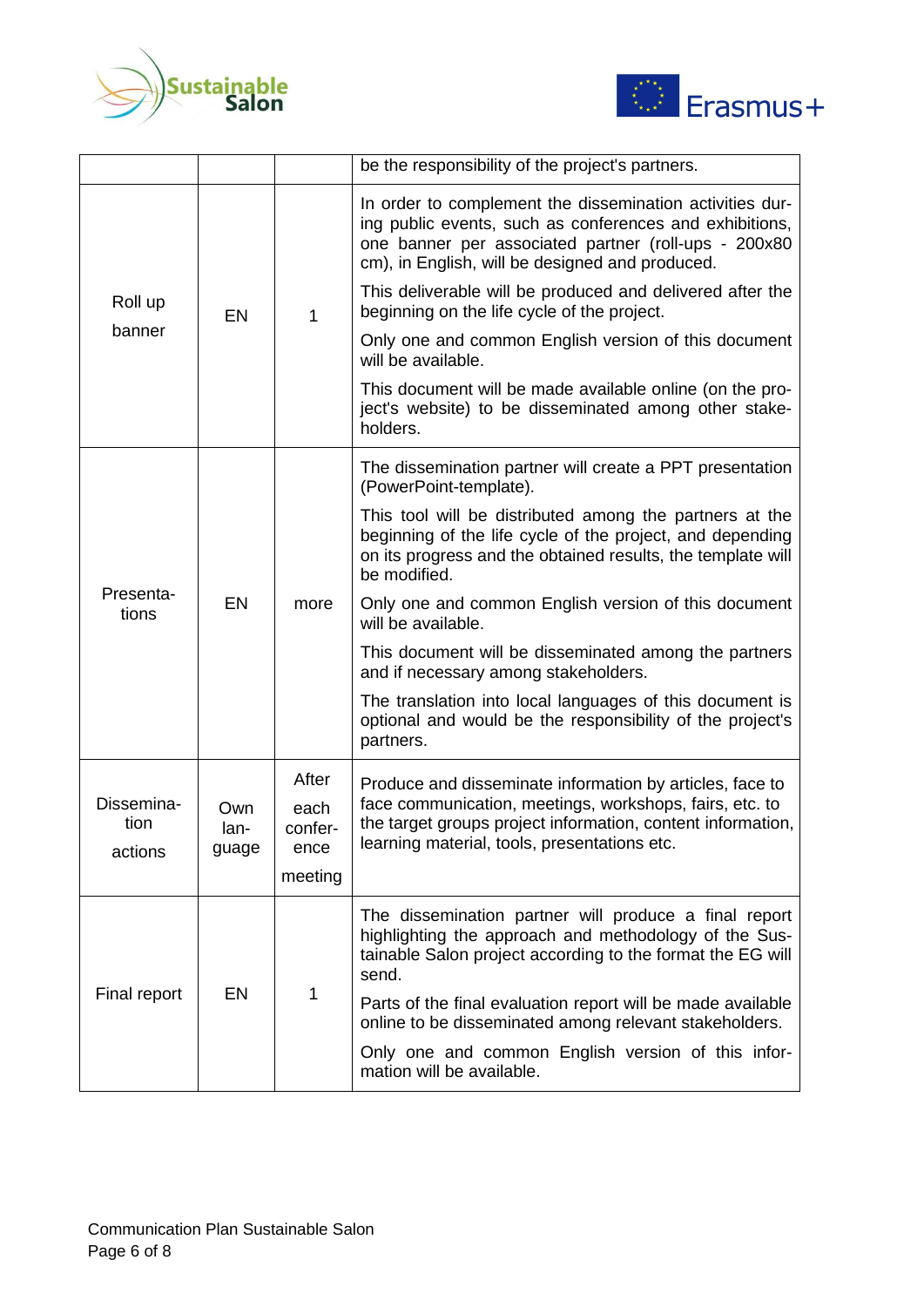



### **Appendix: VISUAL IDENTITY GUIDELINES**

#### **I. Terms and conditions of uses**

The Sustainable Salon Project logo may be used by all partners of the project.

The Sustainable Salon Project logo may be by others used only if:

- Permission is requested and granted before the logo is used.
- It is not used in connection with objectives or activities which are incompatible with the aims and principles of the Sustainable Salon project.
- The logo shall be used in its entirety without distorting, modifying or separating its component elements.
- Permission to use the logo does not confer on those to whom it is granted any right of exclusive use, nor does it allow them to appropriate the logo, either by registration or any other means.
- Each case will be evaluated individually to ascertain whether it satisfies the criteria set out above.

#### **II. Requests for permission to use the Project logo**

Requests for permission should be submitted to the following e-mail address: [info@stivako.nl](mailto:info@stivako.nl) (project coordinator)

#### **III. Placement of the logo**

Background features must not compromise the integrity and visibility of the logo.

- The logo is unalterable and inseparable in all its components and elements.
- In order to guarantee the branding visibility and integrity, the logo it should be surrounded by a clear space (protected area), which no other element (text or image) can overset upon.

• If the background would distort with the logo, the protection area around the logo should be white or marked with a flat colour.